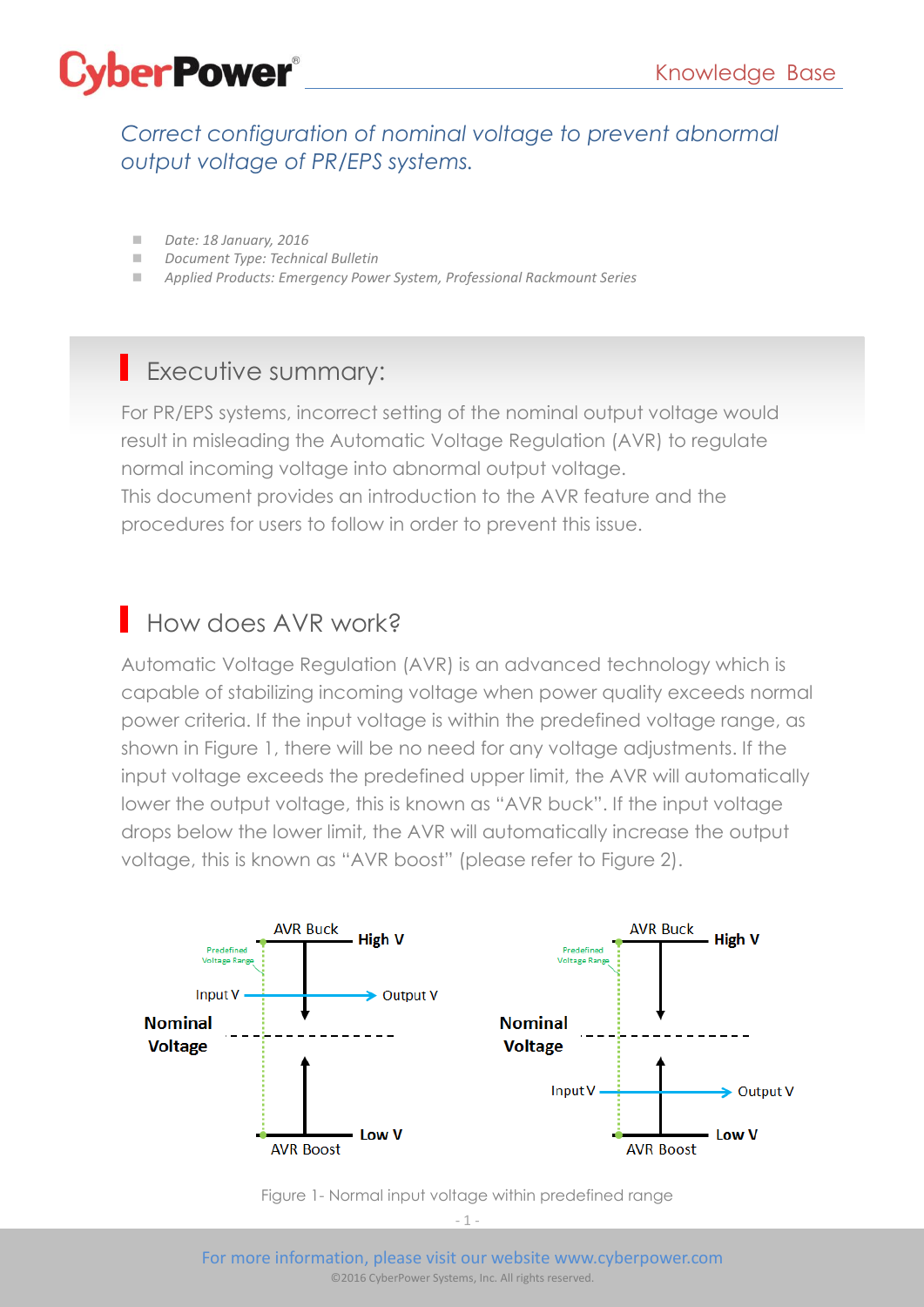# **erPower®**



Figure 2- AVR Buck (left) and AVR Boost (right) which adjust input voltage

### Abnormal voltage drop due to incorrect voltage setting

Users have reported that the output voltage of PR/EPS abnormally drops even when the input utility was checked and confirmed to be within normal utility range. The potential cause of this issue may pertain to the incorrect setting of the nominal output voltage level.

For certain PR/EPS models, users are allowed to select the nominal output voltage level from 220/230/240Vac. According to each nominal voltage, the AVR range will also adjust accordingly (please refer to Figure 3).



Figure 3- Adjustable nominal voltage and corresponding AVR range

 $-2$ .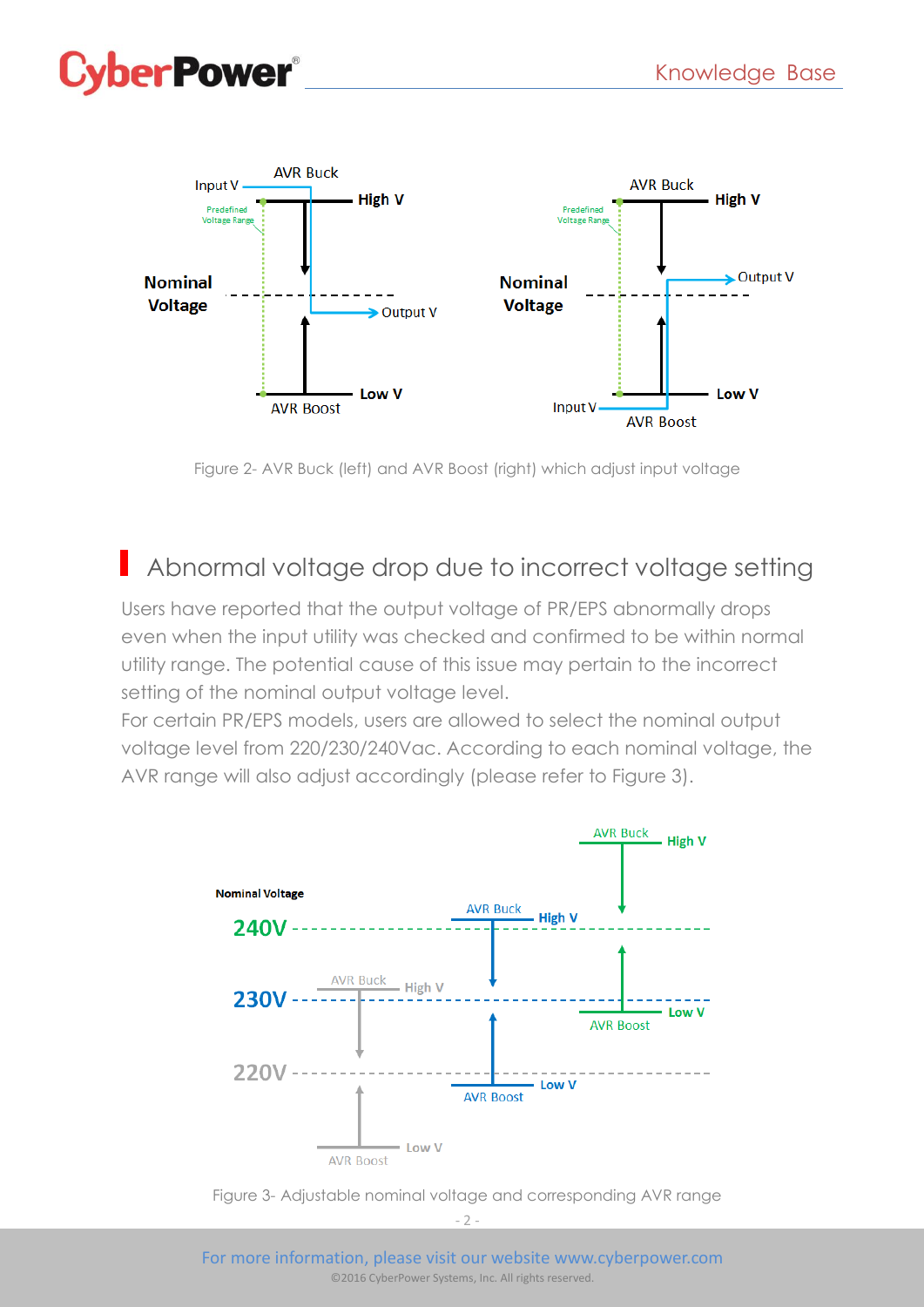

Due to this flexibility, the sudden voltage drop would occur when the nominal output voltage is not correctly configured according to the nominal voltage level of the local utility power.

For example, if local nominal voltage is 240Vac but the output nominal voltage of PR/EPS is configured as 230Vac (please refer to Figure 4), AVR buck would kick in when the input utility voltage slightly rises above AVR predefined range, thus, resulting in sudden output voltage drop which then would most likely exceed the voltage tolerance for normal operation of the connected loads.



Figure 4- Typical issue: High local nominal voltage and lower AVR range setting

### How to prevent this issue?

However, if the nominal output voltage setting is checked in advance and well-adjusted to the correct level, this issue can be prevented. Please follow the procedures below to check and adjust nominal output voltage to the correct setting:

1. Press "Display" button and hold for 10 seconds to switch to "Setup Mode".

When all 6 status icons (Line Mode/Battery Mode/AVR/Silent Alarm/Overload/Fault) on LCD all illuminate (please refer to below figure 5), that means you are already in "Setup Mode".

- 3 -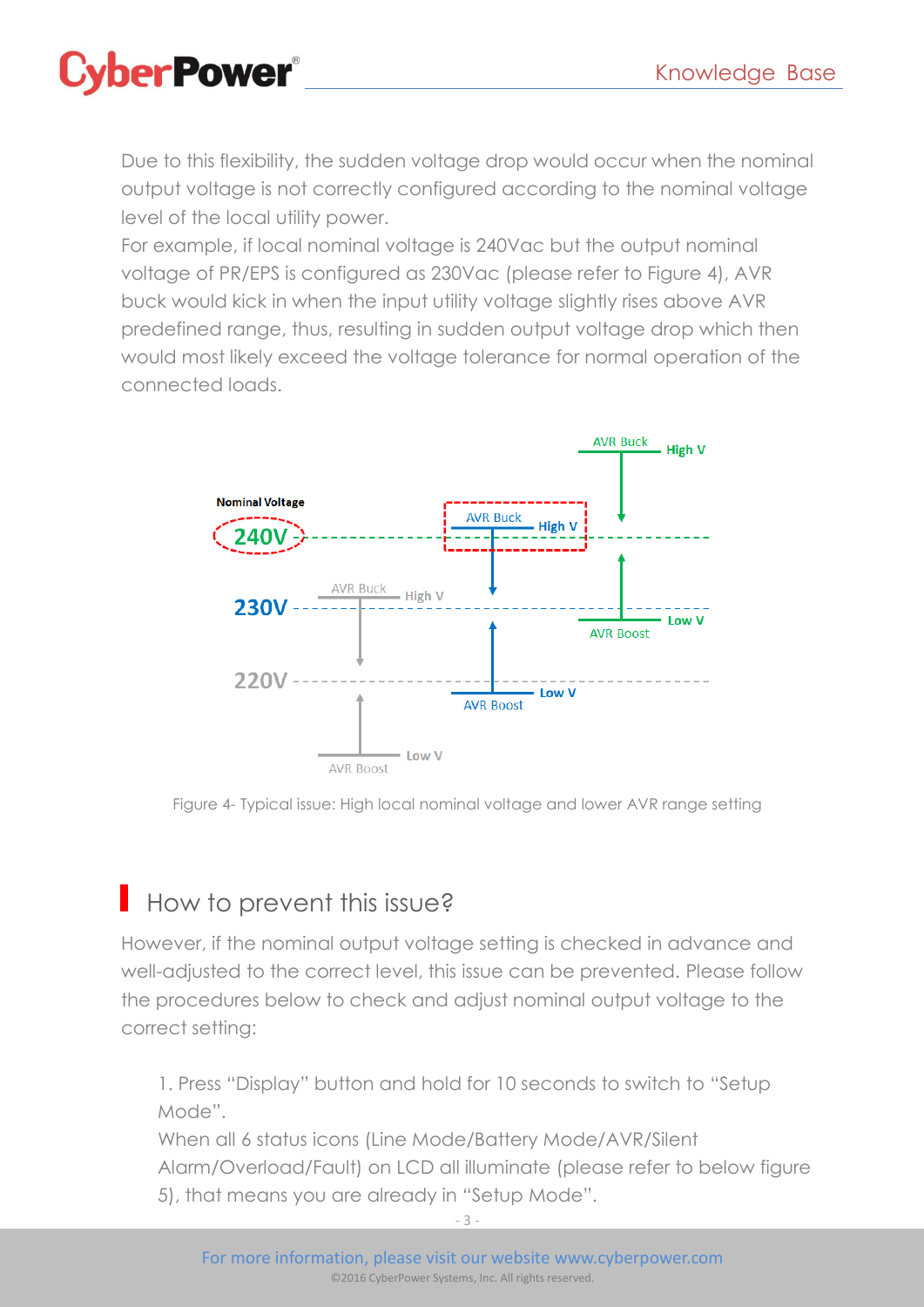# **perPower®**



Figure 5- LCD Display when in "Setup Mode"

2. Press "Display" button to switch between items of setup functions. Table 1 shows the available option items that you can select in "Setup Mode".

Table 1- Option items of "Setup Mode"

| <b>Items</b>                      | Unit          |
|-----------------------------------|---------------|
| <b>Delay Time</b>                 | Min           |
| <b>Battery Capacity</b>           | н             |
| <b>Charging Current</b>           | А             |
| Nominal Output Voltage            | V             |
| <b>Static Frequency Tolerance</b> | %             |
| <b>Slew Rate</b>                  | $\frac{0}{0}$ |
| Battery Shutdown Voltage          |               |
| Mode Select                       | <b>None</b>   |
| <b>Firmware Version</b>           |               |
| <b>Error Code</b>                 |               |

3. Please select "Nominal Output Voltage" (please refer to Figure 6 below), then press "Display" button and hold for 4 seconds to configure the option (when all 6 status icons will start to blink).

| <b>LOAD CAPACITY</b>                    |
|-----------------------------------------|
| <b>BATT, CAPACITY</b>                   |
| BATTERY AVR SILENT TO CAR               |
| INPUT   OUTPUT   ESTIMATE RUN TIME<br>Г |
| V Kw %<br>A VA F<br>Hz Min C            |
|                                         |

Figure 6- LCD display of "Nominal Output Voltage" in "Setup Mode"

 $-4 -$